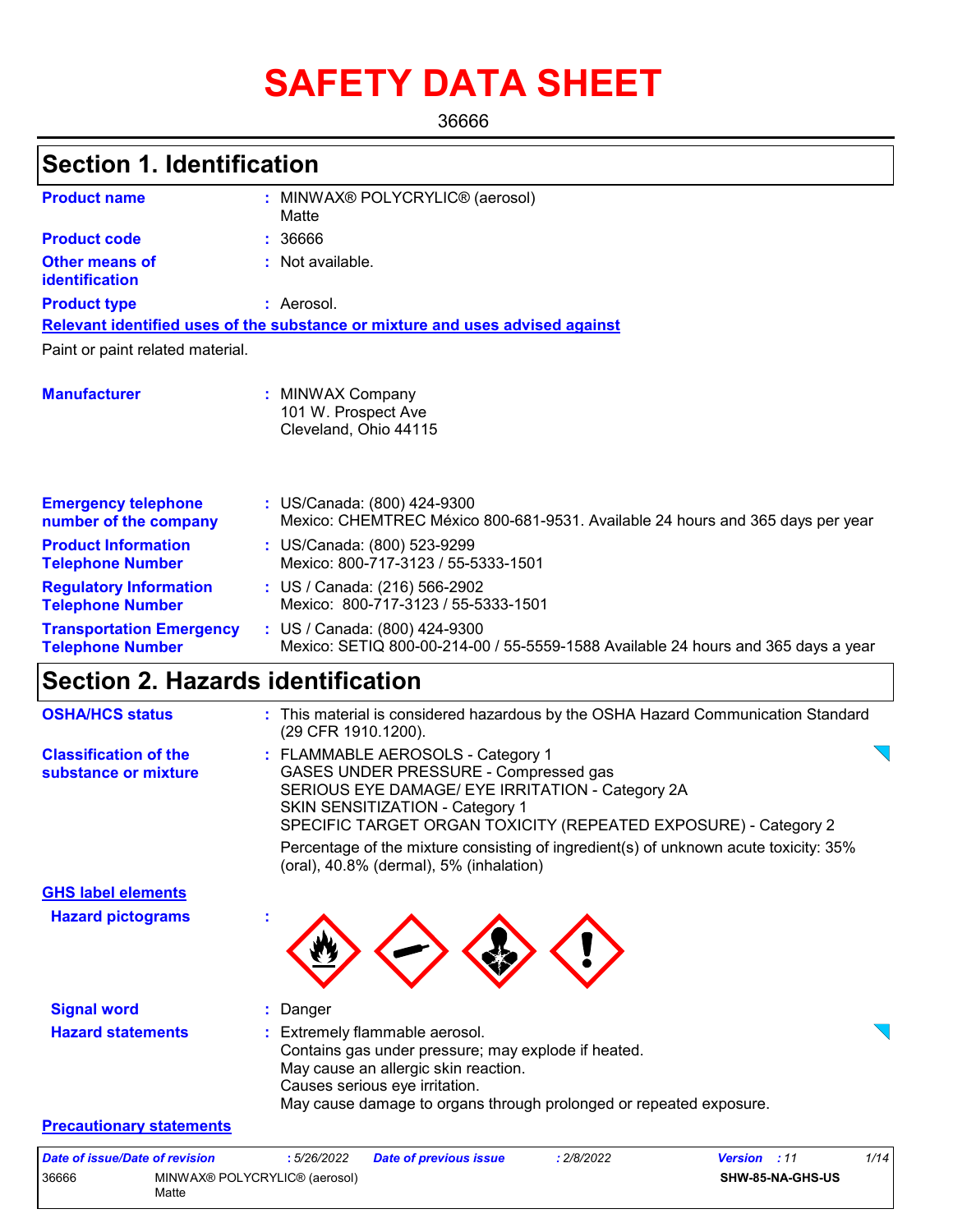### **Section 2. Hazards identification**

| <b>General</b>                             | : Read label before use. Keep out of reach of children. If medical advice is needed,<br>have product container or label at hand.                                                                                                                                                                                                                                                                                                |
|--------------------------------------------|---------------------------------------------------------------------------------------------------------------------------------------------------------------------------------------------------------------------------------------------------------------------------------------------------------------------------------------------------------------------------------------------------------------------------------|
| <b>Prevention</b>                          | : Wear protective gloves. Wear eye or face protection. Keep away from heat, hot<br>surfaces, sparks, open flames and other ignition sources. No smoking. Do not spray on<br>an open flame or other ignition source. Do not breathe dust or mist. Wash thoroughly<br>after handling. Contaminated work clothing must not be allowed out of the workplace.<br>Pressurized container: Do not pierce or burn, even after use.       |
| <b>Response</b>                            | : Get medical advice or attention if you feel unwell. Wash contaminated clothing before $\setminus$<br>reuse. IF ON SKIN: Wash with plenty of water. If skin irritation or rash occurs: Get<br>medical advice or attention. IF IN EYES: Rinse cautiously with water for several<br>minutes. Remove contact lenses, if present and easy to do. Continue rinsing. If eye<br>irritation persists: Get medical advice or attention. |
| <b>Storage</b>                             | : Protect from sunlight. Store in a well-ventilated place. Do not expose to temperatures<br>exceeding 50 °C/122 °F.                                                                                                                                                                                                                                                                                                             |
| <b>Disposal</b>                            | : Dispose of contents and container in accordance with all local, regional, national and<br>international regulations.                                                                                                                                                                                                                                                                                                          |
| <b>Supplemental label</b><br>elements      | DELAYED EFFECTS FROM LONG TERM OVEREXPOSURE. Contains solvents which<br>can cause permanent brain and nervous system damage. Intentional misuse by<br>deliberately concentrating and inhaling the contents can be harmful or fatal. WARNING:<br>This product contains chemicals known to the State of California to cause cancer and<br>birth defects or other reproductive harm.                                               |
|                                            | Please refer to the SDS for additional information. Keep out of reach of children. Keep<br>upright in a cool, dry place. Do not discard empty can in trash compactor.                                                                                                                                                                                                                                                           |
| <b>Hazards not otherwise</b><br>classified | : None known.                                                                                                                                                                                                                                                                                                                                                                                                                   |

### **Section 3. Composition/information on ingredients**

| Substance/mixture     | : Mixture        |
|-----------------------|------------------|
| <b>Other means of</b> | : Not available. |
| identification        |                  |

#### **CAS number/other identifiers**

| Ingredient name                         | % by weight | <b>CAS number</b> |
|-----------------------------------------|-------------|-------------------|
| Dimethyl Ether                          | I≥25 - ≤50  | 115-10-6          |
| 2-Butoxyethanol                         | ~10         | 111-76-2          |
| 2-Propanol                              | l≤5         | 67-63-0           |
| Amorphous Silica                        | ≤3          | 7631-86-9         |
| Polypropylene glycol alkyl phenyl ether | ≤1          | 9064-13-5         |
| Heavy Aromatic Naphtha                  | <1          | 64742-94-5        |

Any concentration shown as a range is to protect confidentiality or is due to batch variation.

**There are no additional ingredients present which, within the current knowledge of the supplier and in the concentrations applicable, are classified and hence require reporting in this section.**

**Occupational exposure limits, if available, are listed in Section 8.**

### **Section 4. First aid measures**

#### **Description of necessary first aid measures**

**Eye contact :**

: Immediately flush eyes with plenty of water, occasionally lifting the upper and lower eyelids. Check for and remove any contact lenses. Continue to rinse for at least 10 minutes. Get medical attention.

| Date of issue/Date of revision |                                        | 5/26/2022 | <b>Date of previous issue</b> | 2/8/2022 | <b>Version</b> : 11 |                  | 2/14 |
|--------------------------------|----------------------------------------|-----------|-------------------------------|----------|---------------------|------------------|------|
| 36666                          | MINWAX® POLYCRYLIC® (aerosol)<br>Matte |           |                               |          |                     | SHW-85-NA-GHS-US |      |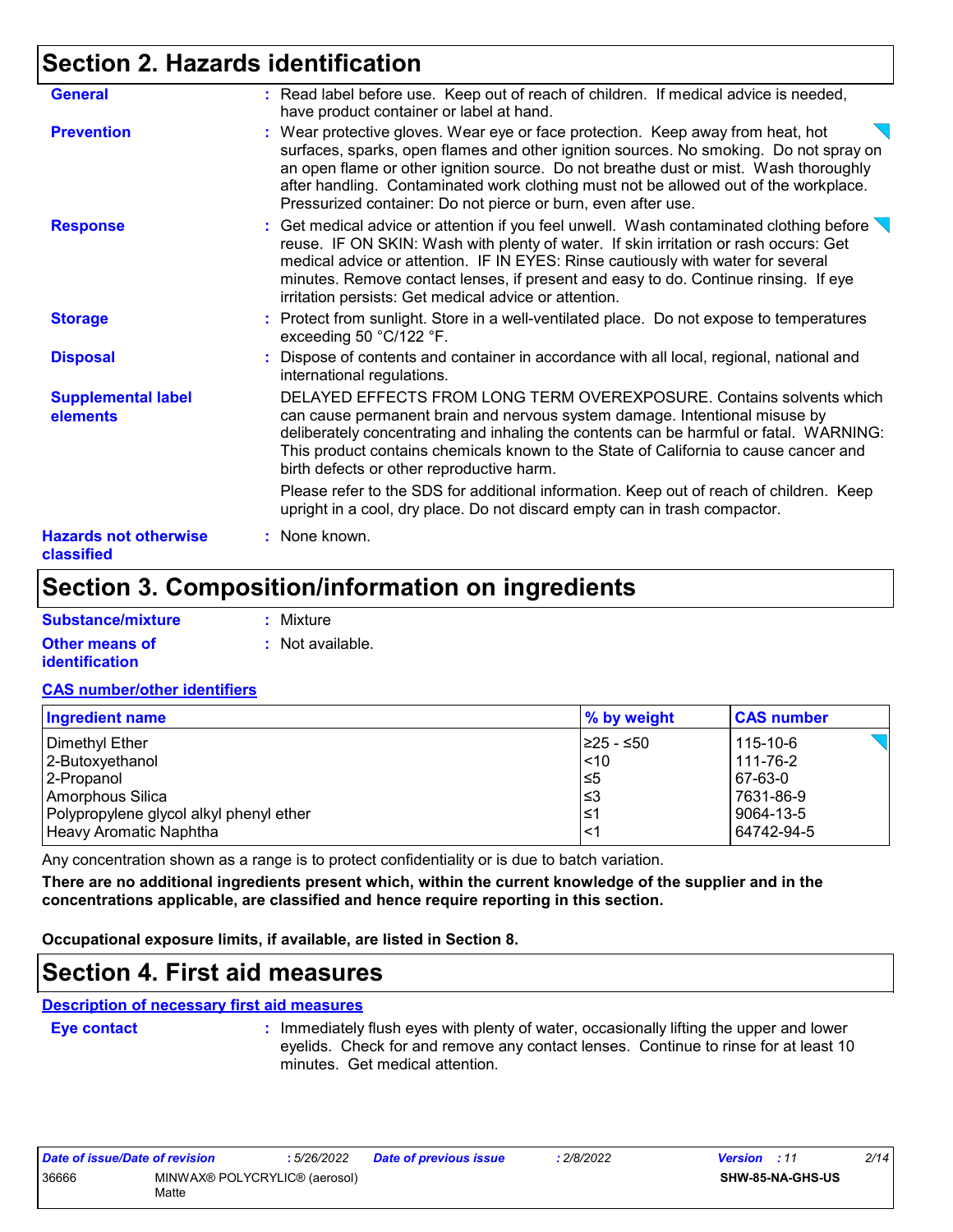## **Section 4. First aid measures**

| <b>Inhalation</b>   | : Remove victim to fresh air and keep at rest in a position comfortable for breathing. If<br>not breathing, if breathing is irregular or if respiratory arrest occurs, provide artificial<br>respiration or oxygen by trained personnel. It may be dangerous to the person providing<br>aid to give mouth-to-mouth resuscitation. Get medical attention following exposure or if<br>feeling unwell. If unconscious, place in recovery position and get medical attention<br>immediately. Maintain an open airway. Loosen tight clothing such as a collar, tie, belt<br>or waistband.                                                                                                                                      |
|---------------------|---------------------------------------------------------------------------------------------------------------------------------------------------------------------------------------------------------------------------------------------------------------------------------------------------------------------------------------------------------------------------------------------------------------------------------------------------------------------------------------------------------------------------------------------------------------------------------------------------------------------------------------------------------------------------------------------------------------------------|
| <b>Skin contact</b> | : Wash with plenty of soap and water. Remove contaminated clothing and shoes. Wash<br>contaminated clothing thoroughly with water before removing it, or wear gloves.<br>Continue to rinse for at least 10 minutes. Get medical attention. In the event of any<br>complaints or symptoms, avoid further exposure. Wash clothing before reuse. Clean<br>shoes thoroughly before reuse.                                                                                                                                                                                                                                                                                                                                     |
| <b>Ingestion</b>    | : Wash out mouth with water. Remove dentures if any. If material has been swallowed<br>and the exposed person is conscious, give small quantities of water to drink. Stop if the<br>exposed person feels sick as vomiting may be dangerous. Do not induce vomiting<br>unless directed to do so by medical personnel. If vomiting occurs, the head should be<br>kept low so that vomit does not enter the lungs. Get medical attention following<br>exposure or if feeling unwell. Never give anything by mouth to an unconscious person.<br>If unconscious, place in recovery position and get medical attention immediately.<br>Maintain an open airway. Loosen tight clothing such as a collar, tie, belt or waistband. |

#### **Most important symptoms/effects, acute and delayed**

| <b>Potential acute health effects</b> |                                                                                                                                                                                                                                                                                   |  |
|---------------------------------------|-----------------------------------------------------------------------------------------------------------------------------------------------------------------------------------------------------------------------------------------------------------------------------------|--|
| <b>Eye contact</b>                    | : Causes serious eye irritation.                                                                                                                                                                                                                                                  |  |
| <b>Inhalation</b>                     | : No known significant effects or critical hazards.                                                                                                                                                                                                                               |  |
| <b>Skin contact</b>                   | : May cause an allergic skin reaction.                                                                                                                                                                                                                                            |  |
| <b>Ingestion</b>                      | : No known significant effects or critical hazards.                                                                                                                                                                                                                               |  |
| <b>Over-exposure signs/symptoms</b>   |                                                                                                                                                                                                                                                                                   |  |
| <b>Eye contact</b>                    | : Adverse symptoms may include the following:<br>pain or irritation<br>watering<br>redness                                                                                                                                                                                        |  |
| <b>Inhalation</b>                     | : Adverse symptoms may include the following:<br>respiratory tract irritation<br>coughing                                                                                                                                                                                         |  |
| <b>Skin contact</b>                   | : Adverse symptoms may include the following:<br>irritation<br>redness                                                                                                                                                                                                            |  |
| <b>Ingestion</b>                      | : No specific data.                                                                                                                                                                                                                                                               |  |
|                                       | Indication of immediate medical attention and special treatment needed, if necessary                                                                                                                                                                                              |  |
| <b>Notes to physician</b>             | : Treat symptomatically. Contact poison treatment specialist immediately if large<br>quantities have been ingested or inhaled.                                                                                                                                                    |  |
| <b>Specific treatments</b>            | : No specific treatment.                                                                                                                                                                                                                                                          |  |
| <b>Protection of first-aiders</b>     | : No action shall be taken involving any personal risk or without suitable training. It may $\setminus$<br>be dangerous to the person providing aid to give mouth-to-mouth resuscitation. Wash<br>contaminated clothing thoroughly with water before removing it, or wear gloves. |  |

#### **See toxicological information (Section 11)**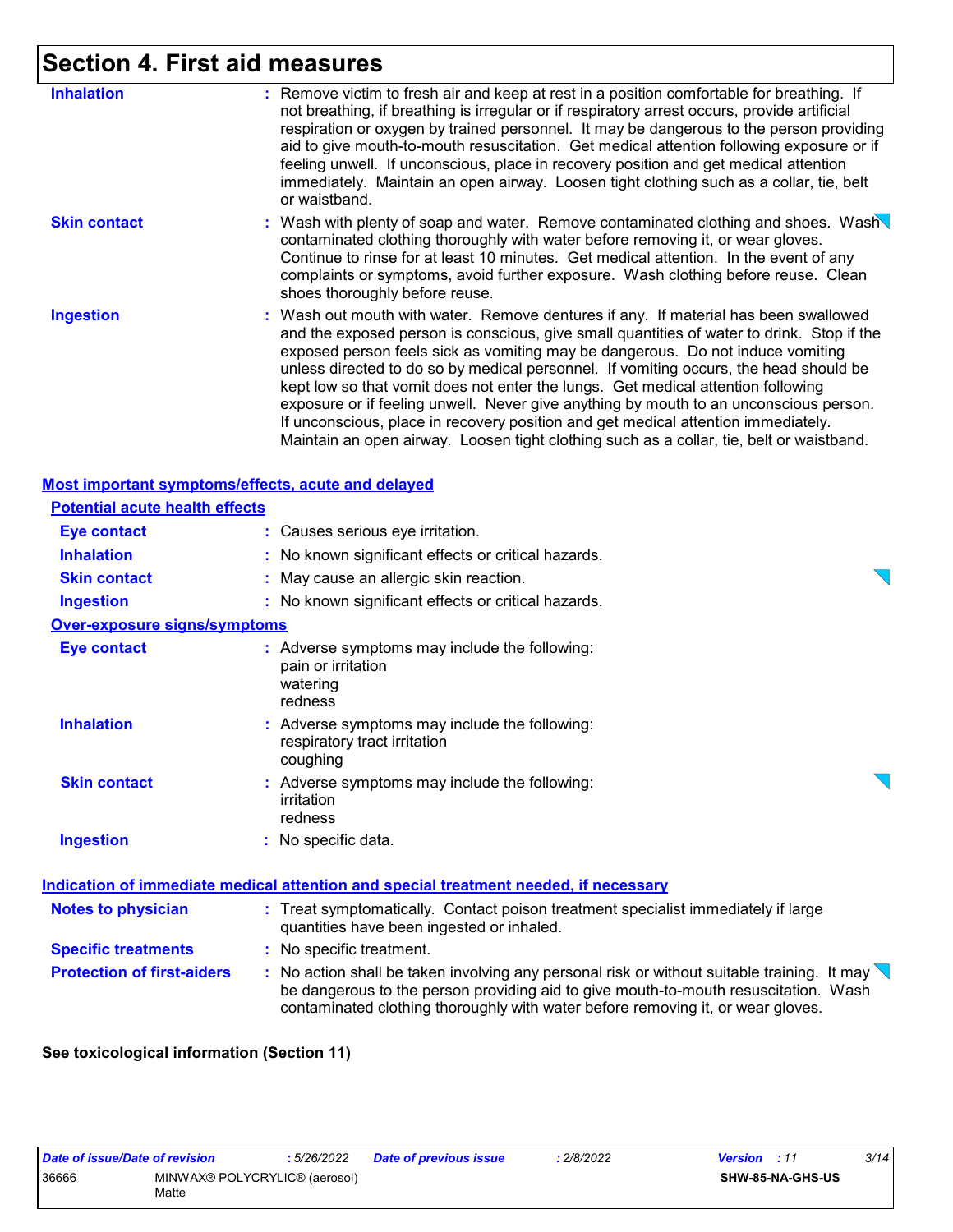### **Section 5. Fire-fighting measures**

| <b>Extinguishing media</b>                               |                                                                                                                                                                                                                                                                                                                                                                                                                                                       |
|----------------------------------------------------------|-------------------------------------------------------------------------------------------------------------------------------------------------------------------------------------------------------------------------------------------------------------------------------------------------------------------------------------------------------------------------------------------------------------------------------------------------------|
| <b>Suitable extinguishing</b><br>media                   | : Use an extinguishing agent suitable for the surrounding fire.                                                                                                                                                                                                                                                                                                                                                                                       |
| <b>Unsuitable extinguishing</b><br>media                 | : None known.                                                                                                                                                                                                                                                                                                                                                                                                                                         |
| <b>Specific hazards arising</b><br>from the chemical     | : Extremely flammable aerosol. Runoff to sewer may create fire or explosion hazard. In<br>a fire or if heated, a pressure increase will occur and the container may burst, with the<br>risk of a subsequent explosion. Gas may accumulate in low or confined areas or travel<br>a considerable distance to a source of ignition and flash back, causing fire or explosion.<br>Bursting aerosol containers may be propelled from a fire at high speed. |
| <b>Hazardous thermal</b><br>decomposition products       | Decomposition products may include the following materials:<br>carbon dioxide<br>carbon monoxide<br>metal oxide/oxides                                                                                                                                                                                                                                                                                                                                |
| <b>Special protective actions</b><br>for fire-fighters   | : Promptly isolate the scene by removing all persons from the vicinity of the incident if<br>there is a fire. No action shall be taken involving any personal risk or without suitable<br>training. Move containers from fire area if this can be done without risk. Use water<br>spray to keep fire-exposed containers cool.                                                                                                                         |
| <b>Special protective</b><br>equipment for fire-fighters | Fire-fighters should wear appropriate protective equipment and self-contained breathing<br>apparatus (SCBA) with a full face-piece operated in positive pressure mode.                                                                                                                                                                                                                                                                                |

### **Section 6. Accidental release measures**

#### **Personal precautions, protective equipment and emergency procedures**

| For non-emergency<br>personnel                               |  | : No action shall be taken involving any personal risk or without suitable training.<br>Evacuate surrounding areas. Keep unnecessary and unprotected personnel from<br>entering. In the case of aerosols being ruptured, care should be taken due to the rapid<br>escape of the pressurized contents and propellant. If a large number of containers are<br>ruptured, treat as a bulk material spillage according to the instructions in the clean-up<br>section. Do not touch or walk through spilled material. Shut off all ignition sources. No<br>flares, smoking or flames in hazard area. Avoid breathing vapor or mist. Provide<br>adequate ventilation. Wear appropriate respirator when ventilation is inadequate. Put<br>on appropriate personal protective equipment. |  |  |
|--------------------------------------------------------------|--|----------------------------------------------------------------------------------------------------------------------------------------------------------------------------------------------------------------------------------------------------------------------------------------------------------------------------------------------------------------------------------------------------------------------------------------------------------------------------------------------------------------------------------------------------------------------------------------------------------------------------------------------------------------------------------------------------------------------------------------------------------------------------------|--|--|
|                                                              |  | For emergency responders : If specialized clothing is required to deal with the spillage, take note of any information in<br>Section 8 on suitable and unsuitable materials. See also the information in "For non-<br>emergency personnel".                                                                                                                                                                                                                                                                                                                                                                                                                                                                                                                                      |  |  |
| <b>Environmental precautions</b>                             |  | : Avoid dispersal of spilled material and runoff and contact with soil, waterways, drains<br>and sewers. Inform the relevant authorities if the product has caused environmental<br>pollution (sewers, waterways, soil or air).                                                                                                                                                                                                                                                                                                                                                                                                                                                                                                                                                  |  |  |
| <b>Methods and materials for containment and cleaning up</b> |  |                                                                                                                                                                                                                                                                                                                                                                                                                                                                                                                                                                                                                                                                                                                                                                                  |  |  |

Stop leak if without risk. Move containers from spill area. Use spark-proof tools and explosion-proof equipment. Dilute with water and mop up if water-soluble. Alternatively, or if water-insoluble, absorb with an inert dry material and place in an appropriate waste disposal container. Dispose of via a licensed waste disposal contractor. **Small spill :**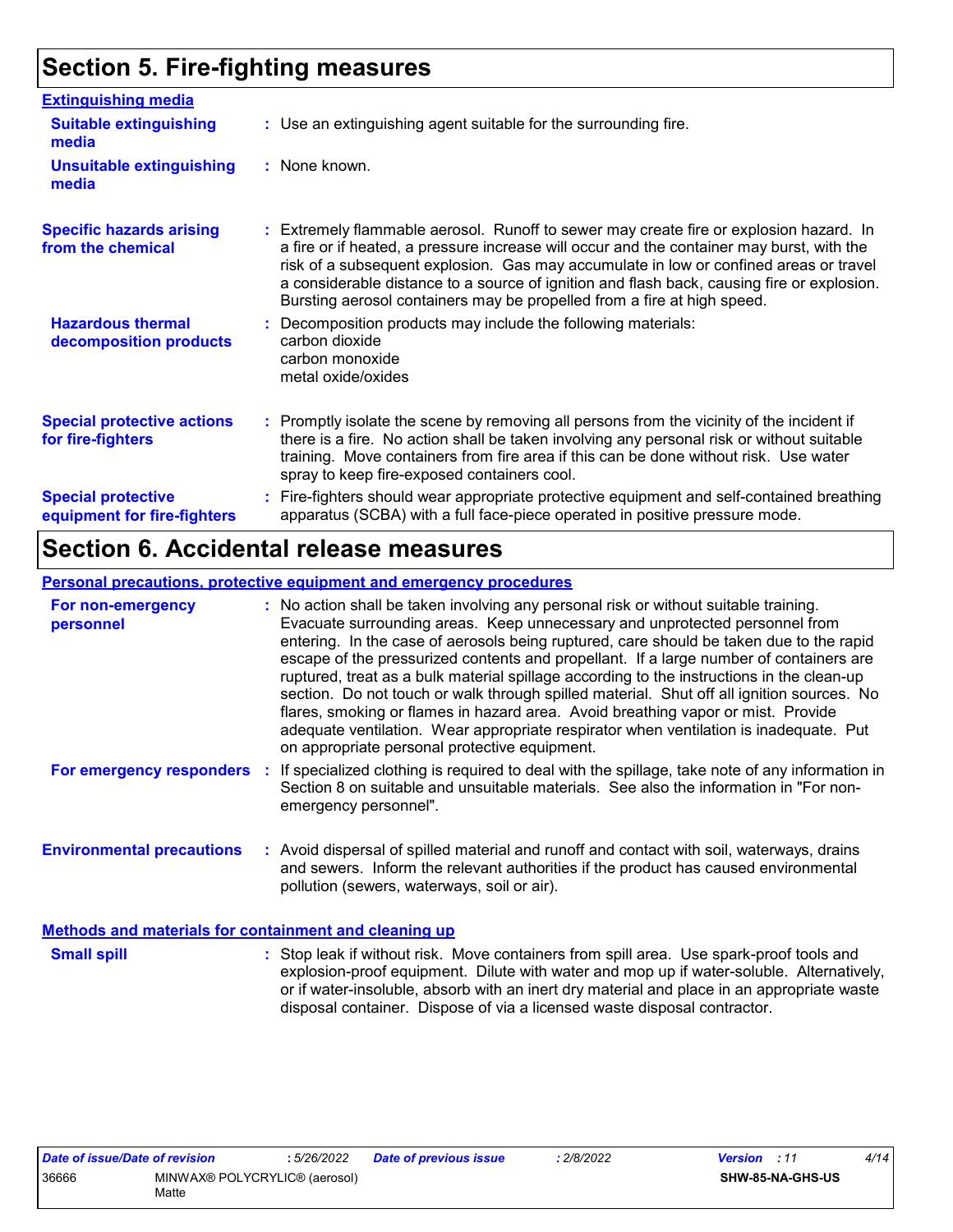### **Section 6. Accidental release measures**

# **Large spill :**

Stop leak if without risk. Move containers from spill area. Use spark-proof tools and explosion-proof equipment. Approach release from upwind. Prevent entry into sewers, water courses, basements or confined areas. Wash spillages into an effluent treatment plant or proceed as follows. Contain and collect spillage with non-combustible, absorbent material e.g. sand, earth, vermiculite or diatomaceous earth and place in container for disposal according to local regulations (see Section 13). Dispose of via a licensed waste disposal contractor. Contaminated absorbent material may pose the same hazard as the spilled product. Note: see Section 1 for emergency contact information and Section 13 for waste disposal.

### **Section 7. Handling and storage**

| <b>Precautions for safe handling</b>                                             |                                                                                                                                                                                                                                                                                                                                                                                                                                                                                                                                                                                                                                                                                                                                                                                                                                                |
|----------------------------------------------------------------------------------|------------------------------------------------------------------------------------------------------------------------------------------------------------------------------------------------------------------------------------------------------------------------------------------------------------------------------------------------------------------------------------------------------------------------------------------------------------------------------------------------------------------------------------------------------------------------------------------------------------------------------------------------------------------------------------------------------------------------------------------------------------------------------------------------------------------------------------------------|
| <b>Protective measures</b>                                                       | : Put on appropriate personal protective equipment (see Section 8). Persons with a<br>history of skin sensitization problems should not be employed in any process in which<br>this product is used. Pressurized container: protect from sunlight and do not expose to<br>temperatures exceeding 50°C. Do not pierce or burn, even after use. Do not get in<br>eyes or on skin or clothing. Do not breathe vapor or mist. Do not ingest. Avoid<br>breathing gas. Use only with adequate ventilation. Wear appropriate respirator when<br>ventilation is inadequate. Store and use away from heat, sparks, open flame or any<br>other ignition source. Use explosion-proof electrical (ventilating, lighting and material<br>handling) equipment. Use only non-sparking tools. Empty containers retain product<br>residue and can be hazardous. |
| <b>Advice on general</b><br>occupational hygiene                                 | : Eating, drinking and smoking should be prohibited in areas where this material is<br>handled, stored and processed. Workers should wash hands and face before eating,<br>drinking and smoking. Remove contaminated clothing and protective equipment before<br>entering eating areas. See also Section 8 for additional information on hygiene<br>measures.                                                                                                                                                                                                                                                                                                                                                                                                                                                                                  |
| <b>Conditions for safe storage,</b><br>including any<br><b>incompatibilities</b> | : Store in accordance with local regulations. Store away from direct sunlight in a dry, cool<br>and well-ventilated area, away from incompatible materials (see Section 10) and food<br>and drink. Protect from sunlight. Eliminate all ignition sources. Use appropriate<br>containment to avoid environmental contamination. See Section 10 for incompatible<br>materials before handling or use.                                                                                                                                                                                                                                                                                                                                                                                                                                            |

### **Section 8. Exposure controls/personal protection**

#### **Control parameters**

**Occupational exposure limits (OSHA United States)**

| <b>Ingredient name</b>                                                                        | CAS#                          | <b>Exposure limits</b>                                                                                                                                                                                                                                                                                                  |  |  |
|-----------------------------------------------------------------------------------------------|-------------------------------|-------------------------------------------------------------------------------------------------------------------------------------------------------------------------------------------------------------------------------------------------------------------------------------------------------------------------|--|--|
| Dimethyl Ether                                                                                | 115-10-6                      | OARS WEEL (United States, 1/2021).<br>TWA: 1000 ppm 8 hours.                                                                                                                                                                                                                                                            |  |  |
| 2-Butoxyethanol                                                                               | 111-76-2                      | ACGIH TLV (United States, 1/2021).<br>TWA: 20 ppm 8 hours.<br>NIOSH REL (United States, 10/2020).<br>Absorbed through skin.<br>TWA: 5 ppm 10 hours.<br>TWA: $24 \text{ mg/m}^3$ 10 hours.<br>OSHA PEL (United States, 5/2018).<br>Absorbed through skin.<br>TWA: 50 ppm 8 hours.<br>TWA: 240 mg/m <sup>3</sup> 8 hours. |  |  |
| 2-Propanol                                                                                    | 67-63-0                       | ACGIH TLV (United States, 1/2021).<br>TWA: 200 ppm 8 hours.<br>STEL: 400 ppm 15 minutes.<br>NIOSH REL (United States, 10/2020).<br>TWA: 400 ppm 10 hours.                                                                                                                                                               |  |  |
| <b>Date of issue/Date of revision</b><br>:5/26/2022<br>36666<br>MINWAX® POLYCRYLIC® (aerosol) | <b>Date of previous issue</b> | 5/14<br>: 2/8/2022<br>Version : 11<br>SHW-85-NA-GHS-US                                                                                                                                                                                                                                                                  |  |  |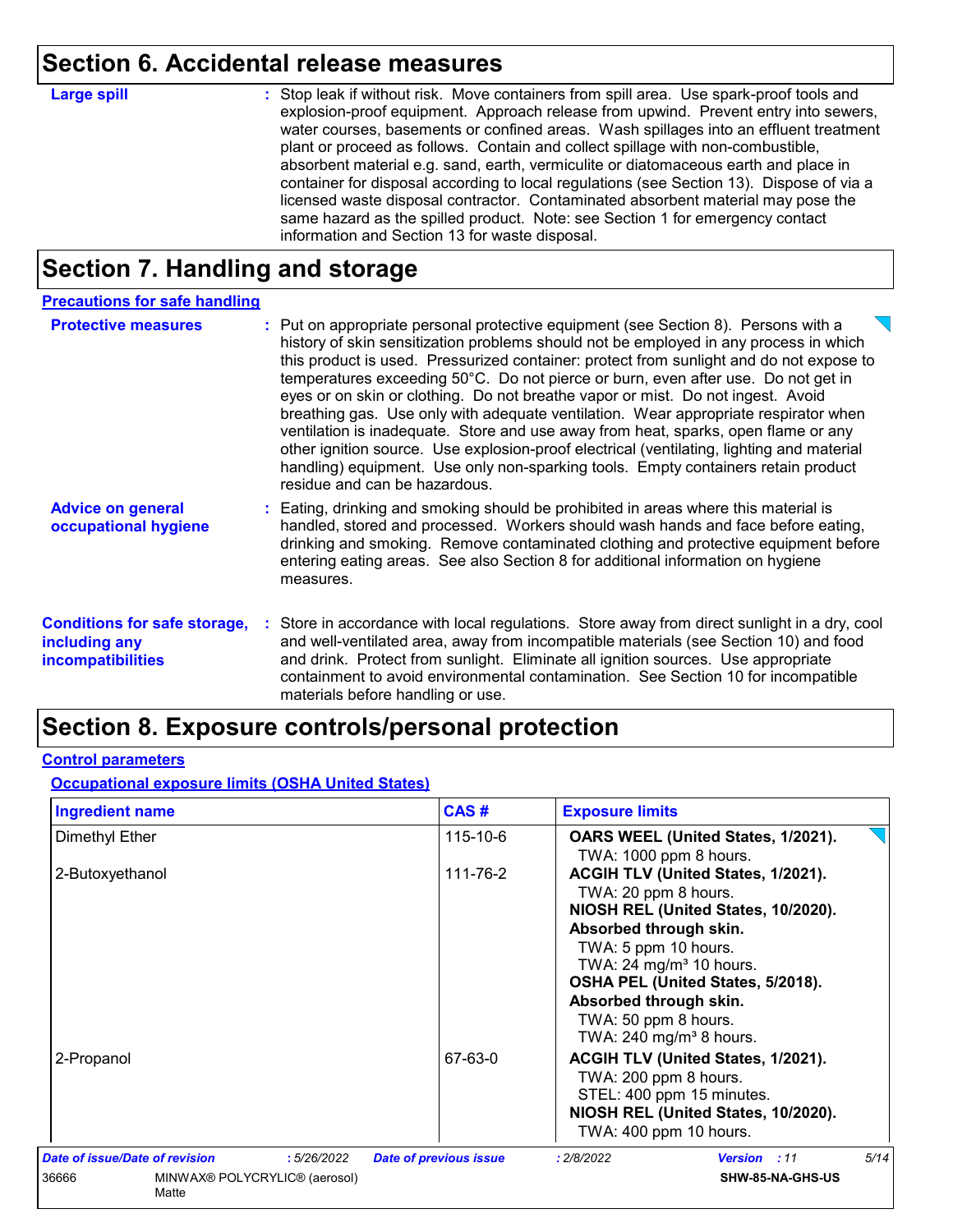### **Section 8. Exposure controls/personal protection**

|                                                                   |                         | TWA: 980 mg/m <sup>3</sup> 10 hours.<br>STEL: 500 ppm 15 minutes.<br>STEL: 1225 mg/m <sup>3</sup> 15 minutes.<br>OSHA PEL (United States, 5/2018).<br>TWA: 400 ppm 8 hours.<br>TWA: $980 \text{ mg/m}^3$ 8 hours. |
|-------------------------------------------------------------------|-------------------------|-------------------------------------------------------------------------------------------------------------------------------------------------------------------------------------------------------------------|
| Amorphous Silica                                                  | 7631-86-9               | NIOSH REL (United States, 10/2020).<br>TWA: 6 mg/m <sup>3</sup> 10 hours.                                                                                                                                         |
| Polypropylene glycol alkyl phenyl ether<br>Heavy Aromatic Naphtha | 9064-13-5<br>64742-94-5 | None.<br>None.                                                                                                                                                                                                    |

#### **Occupational exposure limits (Canada)**

| <b>Ingredient name</b> | CAS#     | <b>Exposure limits</b>                                                                                                                                                                                                                                                                                                                                                                                                                                                                                                                                                                                                                                                                                                                    |
|------------------------|----------|-------------------------------------------------------------------------------------------------------------------------------------------------------------------------------------------------------------------------------------------------------------------------------------------------------------------------------------------------------------------------------------------------------------------------------------------------------------------------------------------------------------------------------------------------------------------------------------------------------------------------------------------------------------------------------------------------------------------------------------------|
| 2-Butoxyethanol        | 111-76-2 | CA Alberta Provincial (Canada, 6/2018).<br>8 hrs OEL: 97 mg/m <sup>3</sup> 8 hours.<br>8 hrs OEL: 20 ppm 8 hours.<br><b>CA British Columbia Provincial (Canada,</b><br>6/2021).<br>TWA: 20 ppm 8 hours.<br>CA Ontario Provincial (Canada, 6/2019).<br>TWA: 20 ppm 8 hours.<br>CA Quebec Provincial (Canada, 6/2021).<br>TWAEV: 20 ppm 8 hours.<br><b>CA Saskatchewan Provincial (Canada,</b><br>7/2013).<br>STEL: 30 ppm 15 minutes.<br>TWA: 20 ppm 8 hours.                                                                                                                                                                                                                                                                              |
| Isopropyl alcohol      | 67-63-0  | CA Alberta Provincial (Canada, 6/2018).<br>15 min OEL: 984 mg/m <sup>3</sup> 15 minutes.<br>8 hrs OEL: 200 ppm 8 hours.<br>15 min OEL: 400 ppm 15 minutes.<br>8 hrs OEL: 492 mg/m <sup>3</sup> 8 hours.<br><b>CA British Columbia Provincial (Canada,</b><br>$6/2021$ ).<br>TWA: 200 ppm 8 hours.<br>STEL: 400 ppm 15 minutes.<br>CA Ontario Provincial (Canada, 6/2019).<br>TWA: 200 ppm 8 hours.<br>STEL: 400 ppm 15 minutes.<br>CA Quebec Provincial (Canada, 6/2021).<br>TWAEV: 400 ppm 8 hours.<br>TWAEV: 983 mg/m <sup>3</sup> 8 hours.<br>STEV: 500 ppm 15 minutes.<br>STEV: 1230 mg/m <sup>3</sup> 15 minutes.<br><b>CA Saskatchewan Provincial (Canada,</b><br>$7/2013$ ).<br>STEL: 400 ppm 15 minutes.<br>TWA: 200 ppm 8 hours. |

**Occupational exposure limits (Mexico)**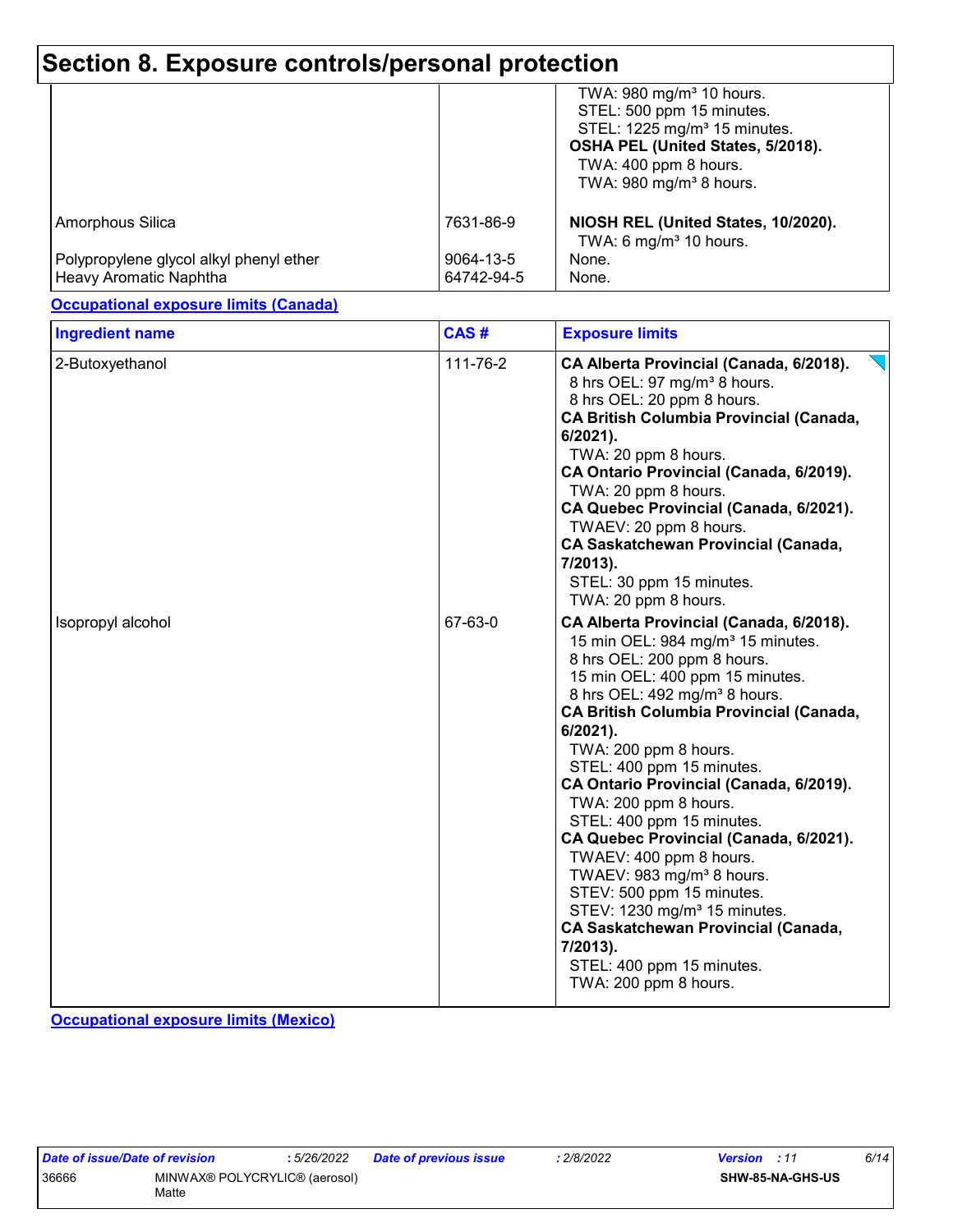# **Section 8. Exposure controls/personal protection**

|                 | CAS#     | <b>Exposure limits</b>                                                                    |
|-----------------|----------|-------------------------------------------------------------------------------------------|
| 2-Butoxyethanol | 111-76-2 | NOM-010-STPS-2014 (Mexico, 4/2016).<br>TWA: 20 ppm 8 hours.                               |
| 2-Propanol      | 67-63-0  | NOM-010-STPS-2014 (Mexico, 4/2016).<br>TWA: 200 ppm 8 hours.<br>STEL: 400 ppm 15 minutes. |

| <b>Appropriate engineering</b><br>controls | : Use only with adequate ventilation. If user operations generate dust, fumes, gas, vapor<br>or mist, use process enclosures, local exhaust ventilation or other engineering controls<br>to keep worker exposure to airborne contaminants below any recommended or statutory<br>limits. The engineering controls also need to keep gas, vapor or dust concentrations<br>below any lower explosive limits. Use explosion-proof ventilation equipment.                                                                                                                                                                   |  |
|--------------------------------------------|------------------------------------------------------------------------------------------------------------------------------------------------------------------------------------------------------------------------------------------------------------------------------------------------------------------------------------------------------------------------------------------------------------------------------------------------------------------------------------------------------------------------------------------------------------------------------------------------------------------------|--|
| <b>Environmental exposure</b><br>controls  | : Emissions from ventilation or work process equipment should be checked to ensure<br>they comply with the requirements of environmental protection legislation. In some<br>cases, fume scrubbers, filters or engineering modifications to the process equipment<br>will be necessary to reduce emissions to acceptable levels.                                                                                                                                                                                                                                                                                        |  |
| <b>Individual protection measures</b>      |                                                                                                                                                                                                                                                                                                                                                                                                                                                                                                                                                                                                                        |  |
| <b>Hygiene measures</b>                    | : Wash hands, forearms and face thoroughly after handling chemical products, before<br>eating, smoking and using the lavatory and at the end of the working period.<br>Appropriate techniques should be used to remove potentially contaminated clothing.<br>Contaminated work clothing should not be allowed out of the workplace. Wash<br>contaminated clothing before reusing. Ensure that eyewash stations and safety<br>showers are close to the workstation location.                                                                                                                                            |  |
| <b>Eye/face protection</b>                 | Safety eyewear complying with an approved standard should be used when a risk<br>assessment indicates this is necessary to avoid exposure to liquid splashes, mists,<br>gases or dusts. If contact is possible, the following protection should be worn, unless<br>the assessment indicates a higher degree of protection: chemical splash goggles.                                                                                                                                                                                                                                                                    |  |
| <b>Skin protection</b>                     |                                                                                                                                                                                                                                                                                                                                                                                                                                                                                                                                                                                                                        |  |
| <b>Hand protection</b>                     | : Chemical-resistant, impervious gloves complying with an approved standard should be<br>worn at all times when handling chemical products if a risk assessment indicates this is<br>necessary. Considering the parameters specified by the glove manufacturer, check<br>during use that the gloves are still retaining their protective properties. It should be<br>noted that the time to breakthrough for any glove material may be different for different<br>glove manufacturers. In the case of mixtures, consisting of several substances, the<br>protection time of the gloves cannot be accurately estimated. |  |
| <b>Body protection</b>                     | : Personal protective equipment for the body should be selected based on the task being<br>performed and the risks involved and should be approved by a specialist before<br>handling this product. When there is a risk of ignition from static electricity, wear anti-<br>static protective clothing. For the greatest protection from static discharges, clothing<br>should include anti-static overalls, boots and gloves.                                                                                                                                                                                         |  |
| <b>Other skin protection</b>               | : Appropriate footwear and any additional skin protection measures should be selected<br>based on the task being performed and the risks involved and should be approved by a<br>specialist before handling this product.                                                                                                                                                                                                                                                                                                                                                                                              |  |
| <b>Respiratory protection</b>              | Based on the hazard and potential for exposure, select a respirator that meets the<br>appropriate standard or certification. Respirators must be used according to a<br>respiratory protection program to ensure proper fitting, training, and other important<br>aspects of use.                                                                                                                                                                                                                                                                                                                                      |  |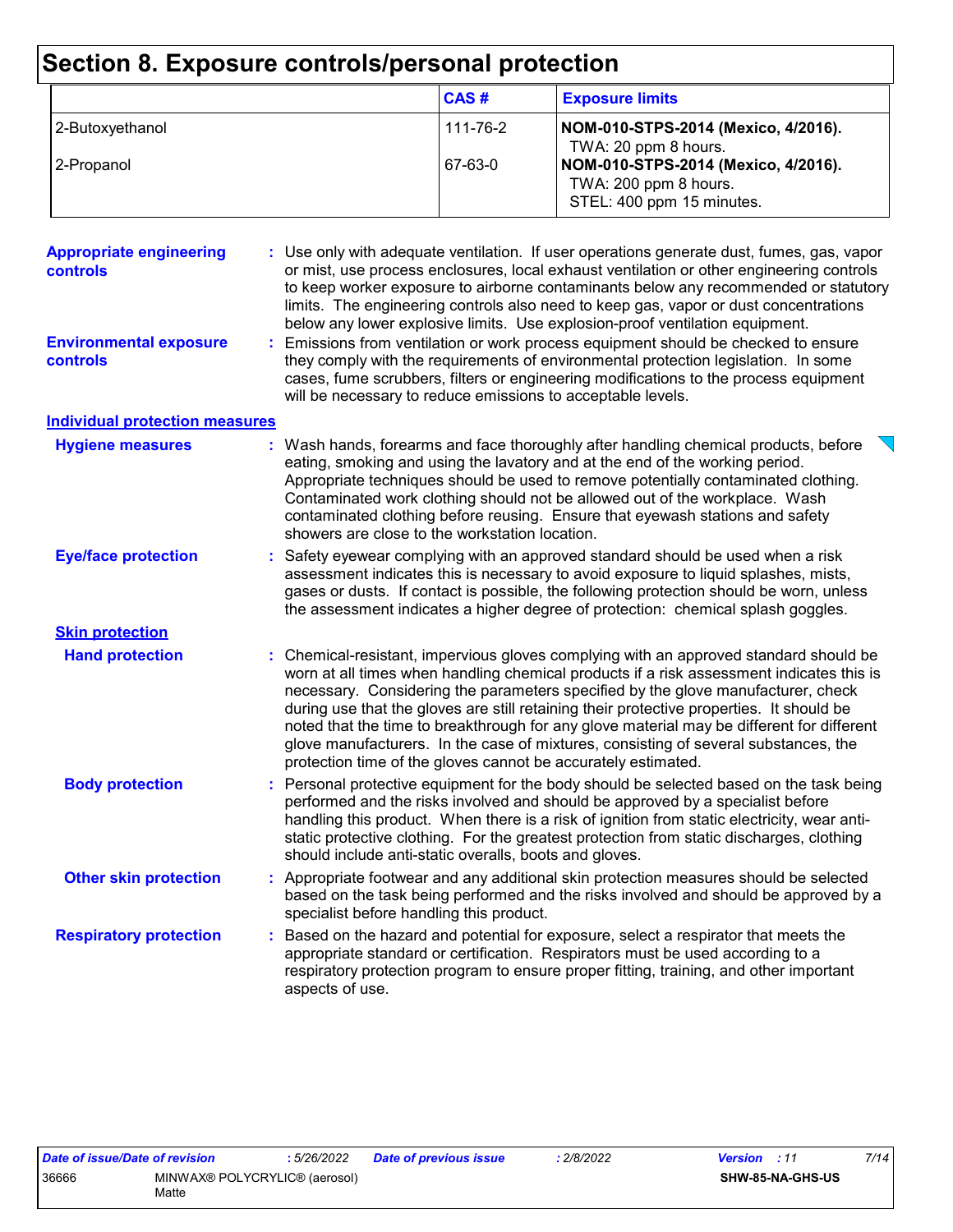### **Section 9. Physical and chemical properties**

The conditions of measurement of all properties are at standard temperature and pressure unless otherwise indicated.

| <b>Appearance</b>                                                 |    |                                                                                 |
|-------------------------------------------------------------------|----|---------------------------------------------------------------------------------|
| <b>Physical state</b>                                             |    | $:$ Liquid.                                                                     |
| <b>Color</b>                                                      |    | Not available.                                                                  |
| Odor                                                              |    | : Not available.                                                                |
| <b>Odor threshold</b>                                             |    | Not available.                                                                  |
| рH                                                                |    | : 7                                                                             |
| <b>Melting point/freezing point</b>                               |    | : Not available.                                                                |
| <b>Boiling point, initial boiling</b><br>point, and boiling range |    | : Not available.                                                                |
| <b>Flash point</b>                                                |    | : Closed cup: -29 $^{\circ}$ C (-20.2 $^{\circ}$ F) [Pensky-Martens Closed Cup] |
| <b>Evaporation rate</b>                                           |    | 89 (butyl acetate = $1$ )                                                       |
| <b>Flammability</b>                                               |    | Not available.                                                                  |
| <b>Lower and upper explosion</b><br>limit/flammability limit      |    | Lower: 1.1%<br><b>Upper: 27%</b>                                                |
| <b>Vapor pressure</b>                                             |    | : 101.3 kPa (760 mm Hg)                                                         |
| <b>Relative vapor density</b>                                     |    | : 1 [Air = 1]                                                                   |
| <b>Relative density</b>                                           |    | : 0.85                                                                          |
| <b>Solubility</b>                                                 |    | : Not available.                                                                |
| <b>Partition coefficient: n-</b><br>octanol/water                 |    | : Not applicable.                                                               |
| <b>Auto-ignition temperature</b>                                  |    | : Not available.                                                                |
| <b>Decomposition temperature</b>                                  | ÷. | Not available.                                                                  |
| <b>Viscosity</b>                                                  |    | Kinematic (40°C (104°F)): >20.5 mm <sup>2</sup> /s (>20.5 cSt)                  |
| <b>Molecular weight</b>                                           |    | Not applicable.                                                                 |
| <b>Aerosol product</b>                                            |    |                                                                                 |
| <b>Type of aerosol</b>                                            |    | : Spray                                                                         |
| <b>Heat of combustion</b>                                         |    | : $13.221$ kJ/g                                                                 |

## **Section 10. Stability and reactivity**

| <b>Reactivity</b>                                   | : No specific test data related to reactivity available for this product or its ingredients.              |
|-----------------------------------------------------|-----------------------------------------------------------------------------------------------------------|
| <b>Chemical stability</b>                           | : The product is stable.                                                                                  |
| <b>Possibility of hazardous</b><br><b>reactions</b> | : Under normal conditions of storage and use, hazardous reactions will not occur.                         |
| <b>Conditions to avoid</b>                          | : Avoid all possible sources of ignition (spark or flame).                                                |
| <b>Incompatible materials</b>                       | : No specific data.                                                                                       |
| <b>Hazardous decomposition</b><br>products          | : Under normal conditions of storage and use, hazardous decomposition products should<br>not be produced. |

| Date of issue/Date of revision |                                        | 5/26/2022 | Date of previous issue | 2/8/2022 | <b>Version</b> : 11 |                  | 8/14 |
|--------------------------------|----------------------------------------|-----------|------------------------|----------|---------------------|------------------|------|
| 36666                          | MINWAX® POLYCRYLIC® (aerosol)<br>Matte |           |                        |          |                     | SHW-85-NA-GHS-US |      |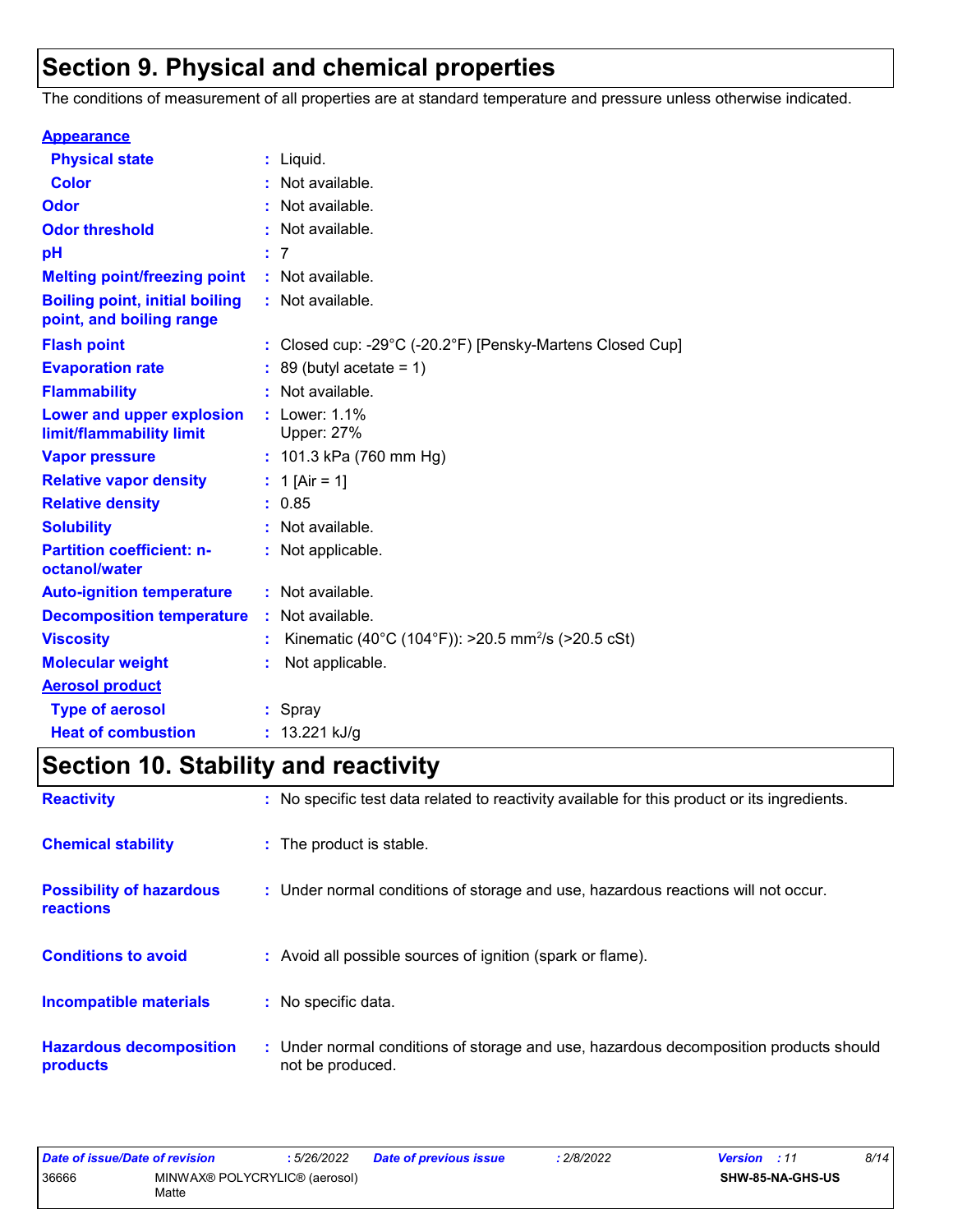# **Section 11. Toxicological information**

#### **Information on toxicological effects**

#### **Acute toxicity**

| <b>Product/ingredient name</b> | <b>Result</b>                | <b>Species</b> | <b>Dose</b>          | <b>Exposure</b> |
|--------------------------------|------------------------------|----------------|----------------------|-----------------|
| Dimethyl Ether                 | LC50 Inhalation Gas.         | Rat            | 164000 ppm           | l4 hours        |
|                                | LC50 Inhalation Vapor        | Rat            | 309 g/m <sup>3</sup> | 4 hours         |
| 2-Butoxyethanol                | <b>LCLo Inhalation Vapor</b> | Guinea pig     | $>3.1$ mg/l          | 1 hours         |
|                                | ILD50 Dermal                 | Guinea pig     | >2000 mg/kg          |                 |
|                                | ILD50 Oral                   | Rat            | 1300 mg/kg           |                 |
| 2-Propanol                     | ILD50 Dermal                 | Rabbit         | 12800 mg/kg          |                 |
|                                | LD50 Oral                    | Rat            | 5000 mg/kg           |                 |

#### **Irritation/Corrosion**

| <b>Product/ingredient name</b> | <b>Result</b>            | <b>Species</b> | <b>Score</b> | <b>Exposure</b>  | <b>Observation</b> |
|--------------------------------|--------------------------|----------------|--------------|------------------|--------------------|
| 2-Butoxyethanol                | Eyes - Moderate irritant | Rabbit         |              | 24 hours 100     |                    |
|                                |                          |                |              | mg               |                    |
|                                | Eyes - Severe irritant   | Rabbit         |              | $100 \text{ mg}$ |                    |
|                                | Skin - Mild irritant     | Rabbit         |              | 500 mg           |                    |
| 2-Propanol                     | Eyes - Moderate irritant | Rabbit         |              | 24 hours 100     |                    |
|                                |                          |                |              | mg               |                    |
|                                | Eyes - Moderate irritant | Rabbit         |              | $10 \mathrm{mg}$ |                    |
|                                | Eyes - Severe irritant   | Rabbit         |              | $100 \text{ mg}$ |                    |
|                                | Skin - Mild irritant     | Rabbit         |              | $500 \text{ mg}$ |                    |
| Amorphous Silica               | Eyes - Mild irritant     | Rabbit         |              | 24 hours 25      |                    |
|                                |                          |                |              | mg               |                    |
| Heavy Aromatic Naphtha         | Skin - Mild irritant     | Rabbit         |              | 24 hours 500     |                    |
|                                |                          |                |              | uL               |                    |

#### **Sensitization**

Not available.

#### **Mutagenicity**

Not available.

#### **Carcinogenicity**

Not available.

#### **Classification**

| <b>Product/ingredient name</b> | <b>OSHA</b> | <b>IARC</b> | <b>NTP</b> |
|--------------------------------|-------------|-------------|------------|
| 2-Butoxyethanol                |             |             |            |
| 2-Propanol                     |             |             |            |
| Amorphous Silica               |             |             |            |

#### **Reproductive toxicity**

Not available.

#### **Teratogenicity**

Not available.

**Specific target organ toxicity (single exposure)**

| Date of issue/Date of revision |                               | : 5/26/2022 | Date of previous issue | 2/8/2022 | <b>Version</b> : 11 |                  | 9/14 |
|--------------------------------|-------------------------------|-------------|------------------------|----------|---------------------|------------------|------|
| 36666                          | MINWAX® POLYCRYLIC® (aerosol) |             |                        |          |                     | SHW-85-NA-GHS-US |      |
|                                | Matte                         |             |                        |          |                     |                  |      |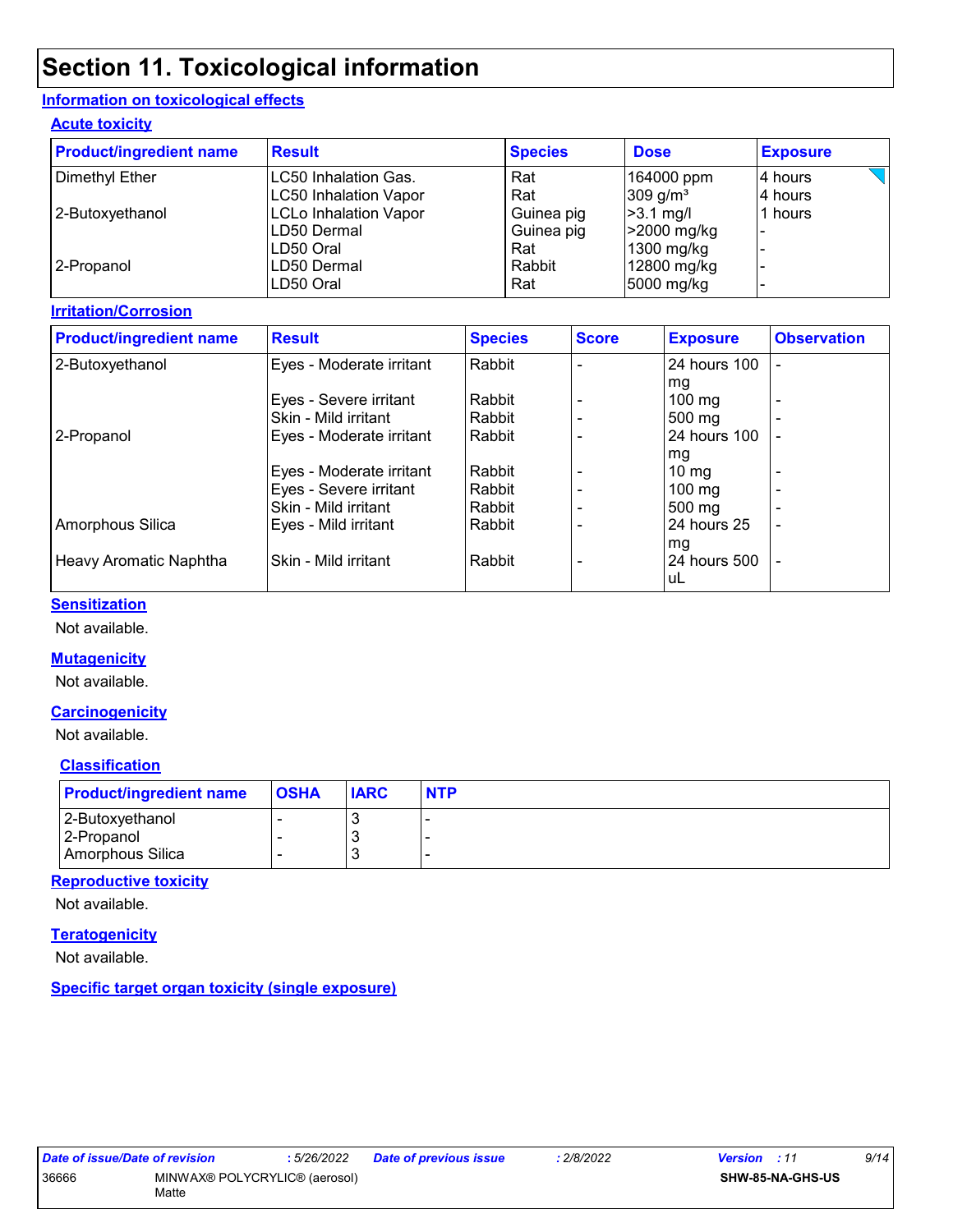# **Section 11. Toxicological information**

| <b>Name</b>            | <b>Category</b> | <b>Route of</b><br>exposure | <b>Target organs</b>             |
|------------------------|-----------------|-----------------------------|----------------------------------|
| 2-Butoxyethanol        | Category 3      |                             | Respiratory tract<br>lirritation |
|                        | Category 3      |                             | Narcotic effects                 |
| 2-Propanol             | Category 3      |                             | l Narcotic effects               |
| Heavy Aromatic Naphtha | Category 3      |                             | Narcotic effects                 |

**Specific target organ toxicity (repeated exposure)**

| <b>Name</b>     | <b>Category</b> | <b>Route of</b><br>exposure | <b>Target organs</b>     |
|-----------------|-----------------|-----------------------------|--------------------------|
| 2-Butoxyethanol | Category 2      |                             | $\overline{\phantom{0}}$ |

#### **Aspiration hazard**

| <b>Name</b>            | Result                       |  |  |  |
|------------------------|------------------------------|--|--|--|
| Heavy Aromatic Naphtha | ASPIRATION HAZARD - Category |  |  |  |

| <b>Information on the likely</b><br>routes of exposure | : Not available.                                                                           |  |
|--------------------------------------------------------|--------------------------------------------------------------------------------------------|--|
| <b>Potential acute health effects</b>                  |                                                                                            |  |
| <b>Eye contact</b>                                     | : Causes serious eye irritation.                                                           |  |
| <b>Inhalation</b>                                      | : No known significant effects or critical hazards.                                        |  |
| <b>Skin contact</b>                                    | : May cause an allergic skin reaction.                                                     |  |
| <b>Ingestion</b>                                       | : No known significant effects or critical hazards.                                        |  |
|                                                        | Symptoms related to the physical, chemical and toxicological characteristics               |  |
| <b>Eye contact</b>                                     | : Adverse symptoms may include the following:<br>pain or irritation<br>watering<br>redness |  |
| <b>Inhalation</b>                                      | : Adverse symptoms may include the following:<br>respiratory tract irritation<br>coughing  |  |
| <b>Skin contact</b>                                    | : Adverse symptoms may include the following:<br>irritation<br>redness                     |  |
| <b>Ingestion</b>                                       | : No specific data.                                                                        |  |
|                                                        | Delayed and immediate effects and also chronic effects from short and long term exposure   |  |
| <b>Short term exposure</b>                             |                                                                                            |  |
| <b>Potential immediate</b><br>effects                  | : Not available.                                                                           |  |
| <b>Potential delayed effects</b>                       | : Not available.                                                                           |  |
| <b>Long term exposure</b>                              |                                                                                            |  |
| <b>Potential immediate</b><br>effects                  | : Not available.                                                                           |  |
| <b>Potential delayed effects</b>                       | : Not available.                                                                           |  |
| <b>Potential chronic health effects</b>                |                                                                                            |  |
| Not available.                                         |                                                                                            |  |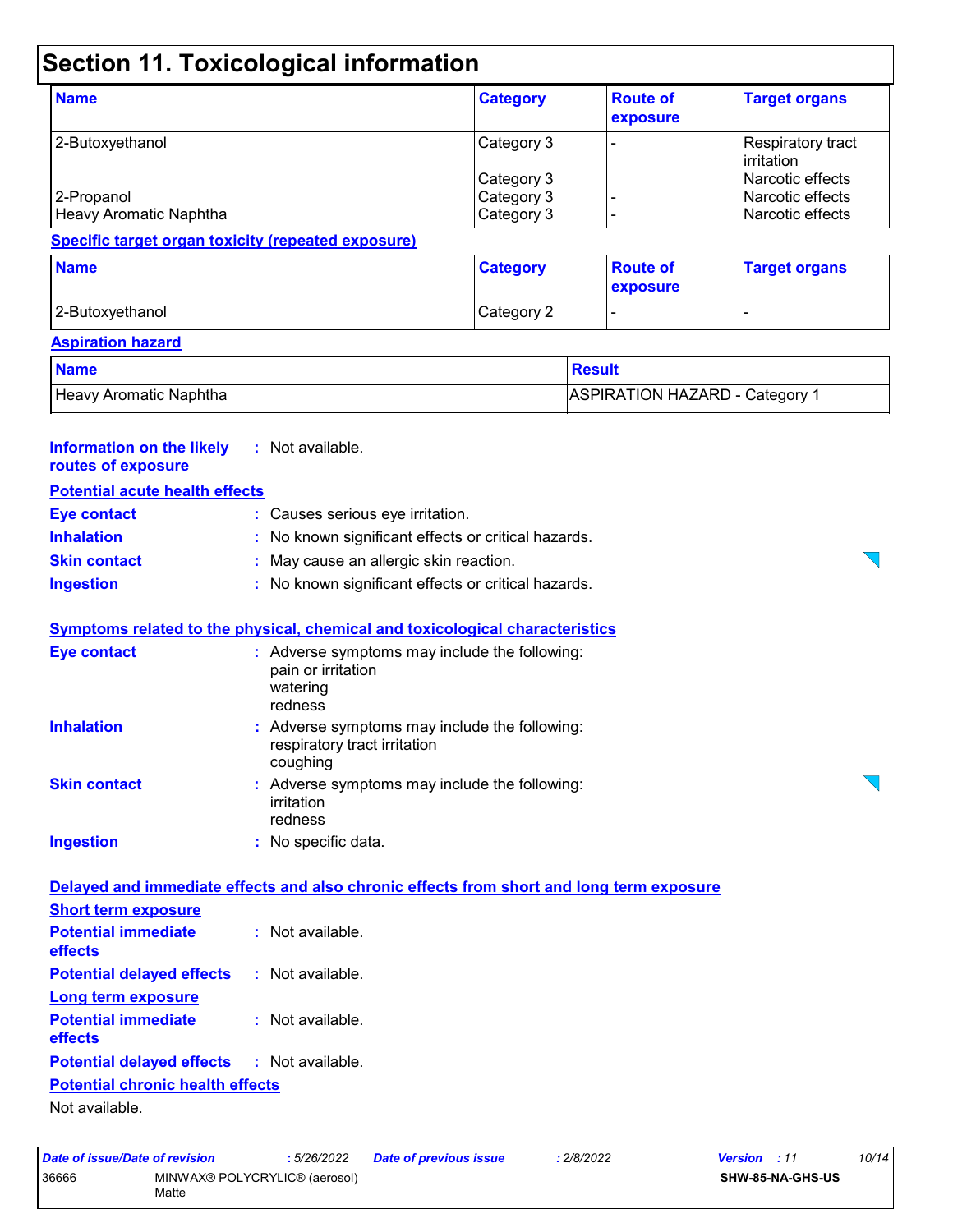### **Section 11. Toxicological information**

| <b>General</b>               | : May cause damage to organs through prolonged or repeated exposure. Once<br>sensitized, a severe allergic reaction may occur when subsequently exposed to very low<br>levels. |
|------------------------------|--------------------------------------------------------------------------------------------------------------------------------------------------------------------------------|
| <b>Carcinogenicity</b>       | : No known significant effects or critical hazards.                                                                                                                            |
| <b>Mutagenicity</b>          | : No known significant effects or critical hazards.                                                                                                                            |
| <b>Teratogenicity</b>        | : No known significant effects or critical hazards.                                                                                                                            |
| <b>Developmental effects</b> | : No known significant effects or critical hazards.                                                                                                                            |
| <b>Fertility effects</b>     | : No known significant effects or critical hazards.                                                                                                                            |

### **Numerical measures of toxicity**

| <b>Route</b>        | <b>ATE value</b> |
|---------------------|------------------|
| Oral                | 11758.46 mg/kg   |
| Inhalation (vapors) | 186.64 mg/l      |

### **Section 12. Ecological information**

| Toxicitv |
|----------|
|----------|

| <b>Product/ingredient name</b> | <b>Result</b>                        | <b>Species</b>                       | <b>Exposure</b> |
|--------------------------------|--------------------------------------|--------------------------------------|-----------------|
| 2-Butoxyethanol                | Acute EC50 >1000 mg/l Fresh water    | Daphnia - Daphnia magna              | 48 hours        |
|                                | Acute LC50 800000 µg/l Marine water  | Crustaceans - Crangon crangon        | 48 hours        |
|                                | Acute LC50 1250000 µg/l Marine water | Fish - Menidia beryllina             | 96 hours        |
| 2-Propanol                     | Acute EC50 7550 mg/l Fresh water     | Daphnia - Daphnia magna -<br>Neonate | 48 hours        |
|                                | Acute LC50 1400000 µg/l Marine water | Crustaceans - Crangon crangon        | 48 hours        |
|                                | Acute LC50 4200 mg/l Fresh water     | Fish - Rasbora heteromorpha          | 96 hours        |
| Amorphous Silica               | Acute EC50 2.2 g/L Fresh water       | Daphnia - Daphnia magna -<br>Neonate | 48 hours        |
|                                | Chronic NOEC 12.5 mg/l Fresh water   | Daphnia - Daphnia magna -<br>Neonate | 21 days         |

#### **Persistence and degradability**

| <b>Product/ingredient name</b> | <b>Aquatic half-life</b> | <b>Photolysis</b> | Biodegradability |
|--------------------------------|--------------------------|-------------------|------------------|
| 2-Butoxyethanol                |                          |                   | Readily          |
| 12-Propanol                    |                          |                   | Readily          |

#### **Bioaccumulative potential**

| <b>Product/ingredient name</b> | <b>LogP</b> <sub>ow</sub> | <b>BCF</b> | <b>Potential</b> |
|--------------------------------|---------------------------|------------|------------------|
| Heavy Aromatic Naphtha         |                           | 99 to 5780 | high             |

### **Mobility in soil**

**Soil/water partition coefficient (KOC)**

**:** Not available.

**Other adverse effects** : No known significant effects or critical hazards.

| Date of issue/Date of revision |                                        | 5/26/2022 | <b>Date of previous issue</b> | : 2/8/2022 | <b>Version</b> : 11 |                         | 11/14 |
|--------------------------------|----------------------------------------|-----------|-------------------------------|------------|---------------------|-------------------------|-------|
| 36666                          | MINWAX® POLYCRYLIC® (aerosol)<br>Matte |           |                               |            |                     | <b>SHW-85-NA-GHS-US</b> |       |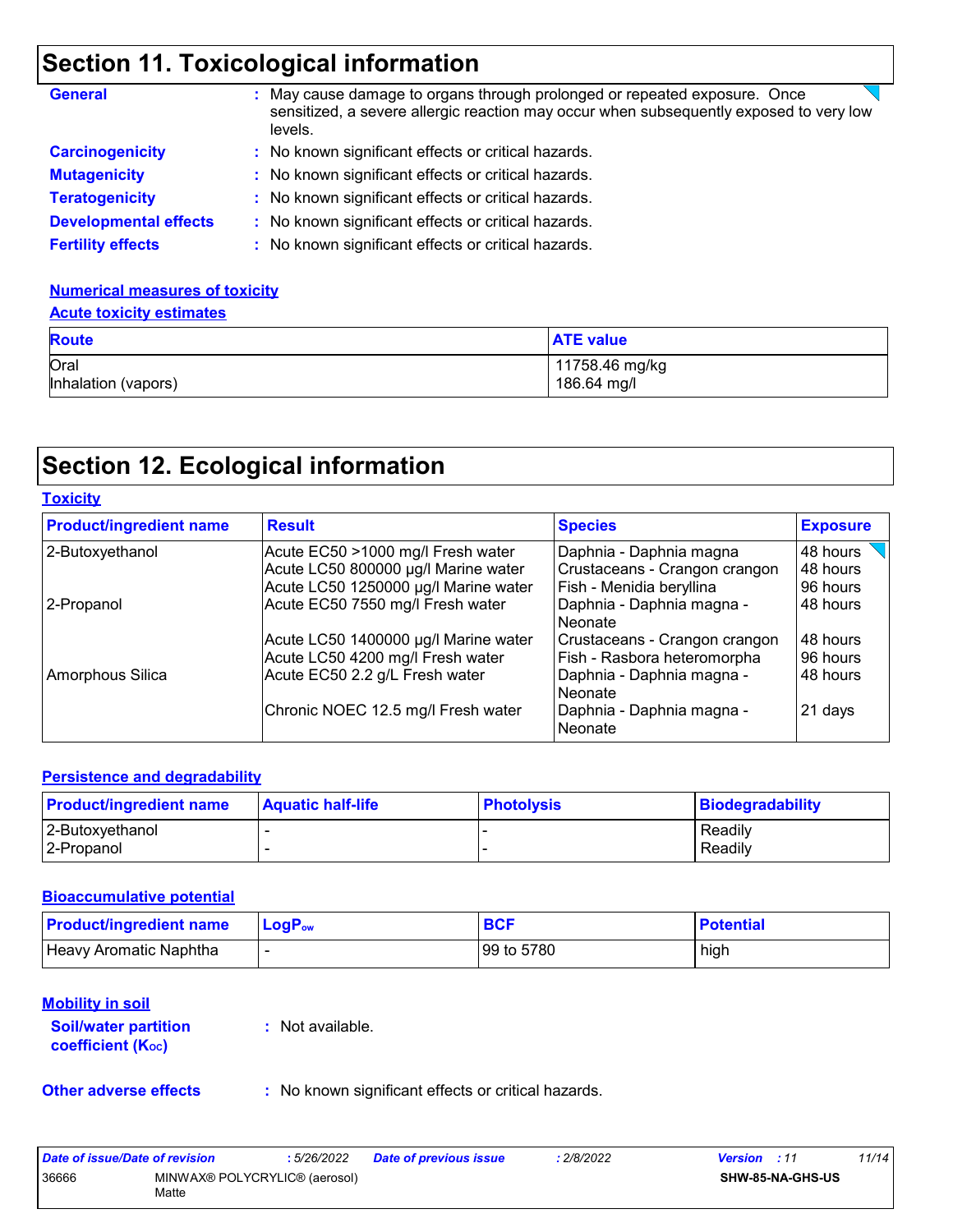### **Section 13. Disposal considerations**

#### **Disposal methods :**

The generation of waste should be avoided or minimized wherever possible. Disposal of this product, solutions and any by-products should at all times comply with the requirements of environmental protection and waste disposal legislation and any regional local authority requirements. Dispose of surplus and non-recyclable products via a licensed waste disposal contractor. Waste should not be disposed of untreated to the sewer unless fully compliant with the requirements of all authorities with jurisdiction. Waste packaging should be recycled. Incineration or landfill should only be considered when recycling is not feasible. This material and its container must be disposed of in a safe way. Empty containers or liners may retain some product residues. Do not puncture or incinerate container.

### **Section 14. Transport information**

|                                                                                                   | <b>DOT</b><br><b>Classification</b>                                                                             | <b>TDG</b><br><b>Classification</b>                                                                                                                                                                                                                                                                                                                                                                                                                                                                                                                                                                                                                                                 | <b>Mexico</b><br><b>Classification</b>                                                                          | <b>IATA</b>                                                                                                     | <b>IMDG</b>                                                                                                     |
|---------------------------------------------------------------------------------------------------|-----------------------------------------------------------------------------------------------------------------|-------------------------------------------------------------------------------------------------------------------------------------------------------------------------------------------------------------------------------------------------------------------------------------------------------------------------------------------------------------------------------------------------------------------------------------------------------------------------------------------------------------------------------------------------------------------------------------------------------------------------------------------------------------------------------------|-----------------------------------------------------------------------------------------------------------------|-----------------------------------------------------------------------------------------------------------------|-----------------------------------------------------------------------------------------------------------------|
| <b>UN number</b>                                                                                  | <b>UN1950</b>                                                                                                   | <b>UN1950</b>                                                                                                                                                                                                                                                                                                                                                                                                                                                                                                                                                                                                                                                                       | <b>UN1950</b>                                                                                                   | <b>UN1950</b>                                                                                                   | <b>UN1950</b>                                                                                                   |
| <b>UN proper</b><br>shipping name                                                                 | <b>AEROSOLS</b>                                                                                                 | <b>AEROSOLS</b>                                                                                                                                                                                                                                                                                                                                                                                                                                                                                                                                                                                                                                                                     | <b>AEROSOLS</b>                                                                                                 | AEROSOLS,<br>flammable                                                                                          | <b>AEROSOLS</b>                                                                                                 |
| <b>Transport</b><br>hazard class(es)                                                              | 2.1                                                                                                             | 2.1                                                                                                                                                                                                                                                                                                                                                                                                                                                                                                                                                                                                                                                                                 | 2.1                                                                                                             | 2.1                                                                                                             | 2.1                                                                                                             |
|                                                                                                   |                                                                                                                 |                                                                                                                                                                                                                                                                                                                                                                                                                                                                                                                                                                                                                                                                                     |                                                                                                                 |                                                                                                                 |                                                                                                                 |
| <b>Packing group</b>                                                                              |                                                                                                                 |                                                                                                                                                                                                                                                                                                                                                                                                                                                                                                                                                                                                                                                                                     |                                                                                                                 |                                                                                                                 |                                                                                                                 |
| <b>Environmental</b><br>hazards                                                                   | No.                                                                                                             | No.                                                                                                                                                                                                                                                                                                                                                                                                                                                                                                                                                                                                                                                                                 | No.                                                                                                             | No.                                                                                                             | No.                                                                                                             |
| <b>Additional</b><br>information                                                                  | Dependent upon<br>container size, this<br>product may ship under<br>the Limited Quantity<br>shipping exception. | Product classified<br>as per the<br>following sections<br>of the<br>Transportation of<br>Dangerous Goods<br>Regulations:<br>2.13-2.17 (Class<br>2).<br>Dependent upon<br>container size, this<br>product may ship under<br>the Limited Quantity<br>shipping exception.                                                                                                                                                                                                                                                                                                                                                                                                              | Dependent upon<br>container size, this<br>product may ship under<br>the Limited Quantity<br>shipping exception. | Dependent upon<br>container size, this<br>product may ship under<br>the Limited Quantity<br>shipping exception. | Dependent upon<br>container size, this<br>product may ship under<br>the Limited Quantity<br>shipping exception. |
| <b>Special precautions for user :</b><br><b>Transport in bulk according</b><br>to IMO instruments | : Not available.                                                                                                | Multi-modal shipping descriptions are provided for informational purposes and do not<br>consider container sizes. The presence of a shipping description for a particular<br>mode of transport (sea, air, etc.), does not indicate that the product is packaged<br>suitably for that mode of transport. All packaging must be reviewed for suitability<br>prior to shipment, and compliance with the applicable regulations is the sole<br>responsibility of the person offering the product for transport. People loading and<br>unloading dangerous goods must be trained on all of the risks deriving from the<br>substances and on all actions in case of emergency situations. |                                                                                                                 |                                                                                                                 |                                                                                                                 |
|                                                                                                   |                                                                                                                 |                                                                                                                                                                                                                                                                                                                                                                                                                                                                                                                                                                                                                                                                                     |                                                                                                                 |                                                                                                                 |                                                                                                                 |

| Date of issue/Date of revision |                                        | : 5/26/2022 | <b>Date of previous issue</b> | 2/8/2022 | <b>Version</b> : 11 |                  | 12/14 |
|--------------------------------|----------------------------------------|-------------|-------------------------------|----------|---------------------|------------------|-------|
| 36666                          | MINWAX® POLYCRYLIC® (aerosol)<br>Matte |             |                               |          |                     | SHW-85-NA-GHS-US |       |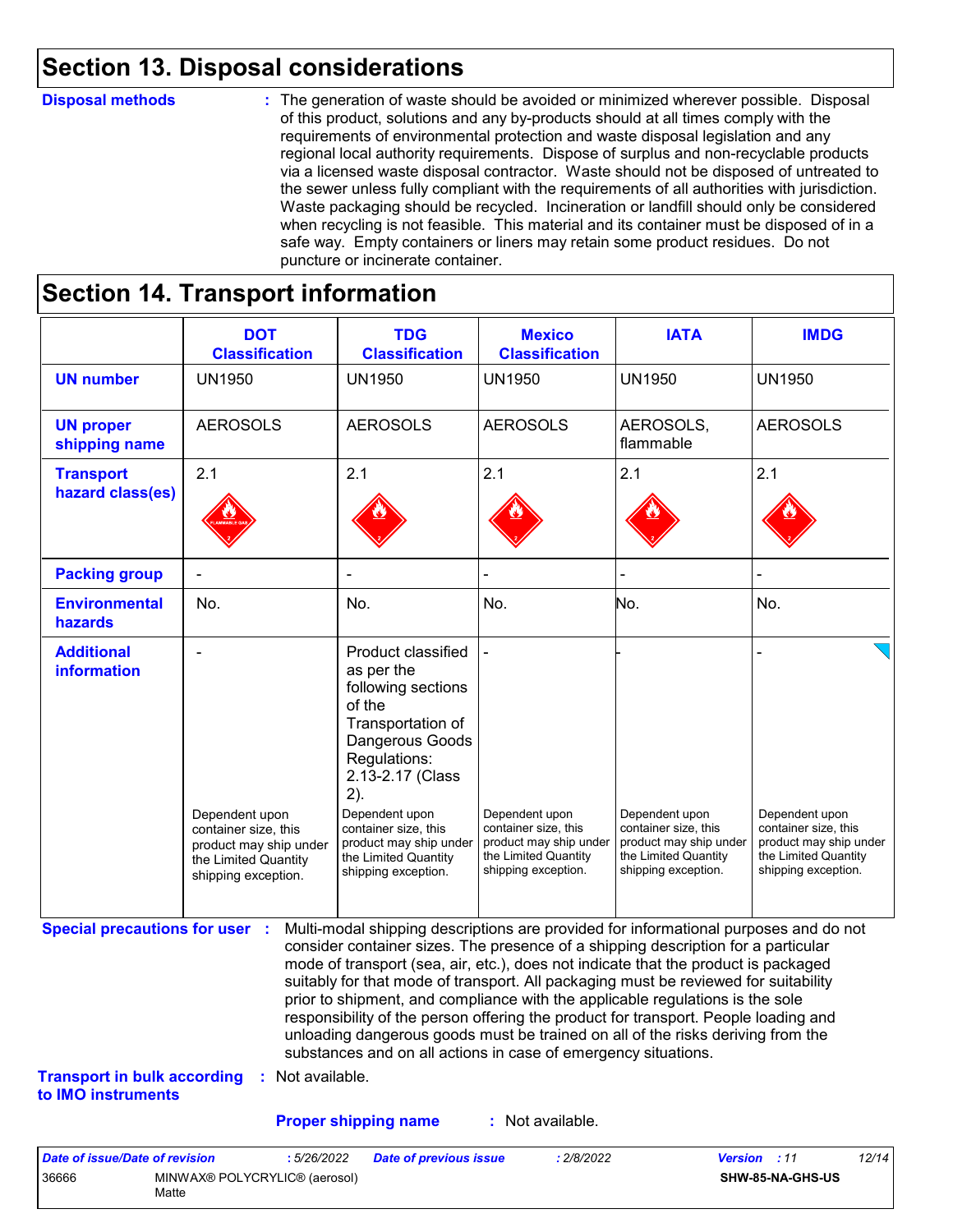### **Section 15. Regulatory information**

#### **SARA 313**

SARA 313 (40 CFR 372.45) supplier notification can be found on the Environmental Data Sheet.

#### **California Prop. 65**

WARNING: This product contains chemicals known to the State of California to cause cancer and birth defects or other reproductive harm.

#### **International regulations**

| Australia inventory (AIIC): Not determined.                  |
|--------------------------------------------------------------|
| China inventory (IECSC): Not determined.                     |
| Japan inventory (CSCL): Not determined.                      |
| Japan inventory (ISHL): Not determined.                      |
| Korea inventory (KECI): Not determined.                      |
| New Zealand Inventory of Chemicals (NZIoC): Not determined.  |
| Philippines inventory (PICCS): Not determined.               |
| Taiwan Chemical Substances Inventory (TCSI): Not determined. |
| Thailand inventory: Not determined.                          |
| Turkey inventory: Not determined.                            |
| Vietnam inventory: Not determined.                           |
|                                                              |

### **Section 16. Other information**

**Hazardous Material Information System (U.S.A.)**



**The customer is responsible for determining the PPE code for this material. For more information on HMIS® Personal Protective Equipment (PPE) codes, consult the HMIS® Implementation Manual.**

**Caution: HMIS® ratings are based on a 0-4 rating scale, with 0 representing minimal hazards or risks, and 4 representing significant hazards or risks. Although HMIS® ratings and the associated label are not required on SDSs or products leaving a facility under 29 CFR 1910.1200, the preparer may choose to provide them. HMIS® ratings are to be used with a fully implemented HMIS® program. HMIS® is a registered trademark and service mark of the American Coatings Association, Inc.**

**Procedure used to derive the classification**

| <b>Classification</b>                                           | <b>Justification</b>  |
|-----------------------------------------------------------------|-----------------------|
| FLAMMABLE AEROSOLS - Category 1                                 | On basis of test data |
| <b>GASES UNDER PRESSURE - Compressed gas</b>                    | Calculation method    |
| SERIOUS EYE DAMAGE/ EYE IRRITATION - Category 2A                | Calculation method    |
| <b>SKIN SENSITIZATION - Category 1</b>                          | Calculation method    |
| SPECIFIC TARGET ORGAN TOXICITY (REPEATED EXPOSURE) - Category 2 | Calculation method    |

**History**

| <b>Date of printing</b>           | : 5/26/2022 |
|-----------------------------------|-------------|
| Date of issue/Date of<br>revision | : 5/26/2022 |
| Date of previous issue            | : 2/8/2022  |
| Version                           | : 11        |
|                                   |             |